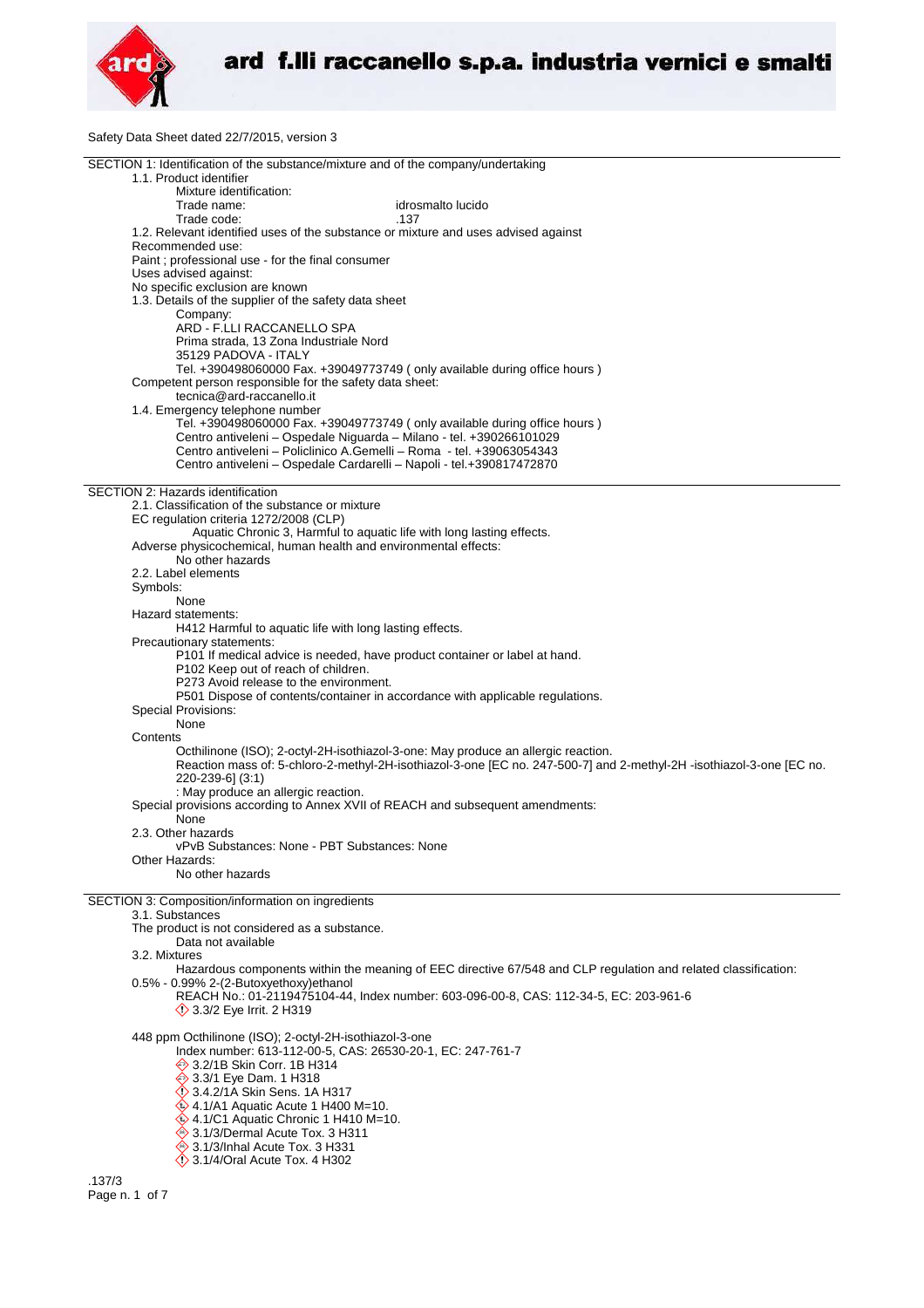11 ppm Reaction mass of: 5-chloro-2-methyl-2H-isothiazol-3-one [EC no. 247-500-7] and 2-methyl-2H -isothiazol-3-one [EC no. 220-239-6] (3:1)

Index number: 613-167-00-5, CAS: 55965-84-9

- 3.2/1B Skin Corr. 1B H314
- 3.4.2/1-1A-1B Skin Sens. 1,1A,1B H317
- $\leftrightarrow$  4.1/A1 Aquatic Acute 1 H400 M=10.  $\leftrightarrow$  4.1/C1 Aquatic Chronic 1 H410 M=10.
- $\overset{\triangle}{\Leftrightarrow}$  3.1/3/Oral Acute Tox. 3 H301
- 
- ♦ 3.1/3/Dermal Acute Tox. 3 H311  $\hat{\otimes}$  3.1/3/Inhal Acute Tox. 3 H331
- 

## SECTION 4: First aid measures

4.1. Description of first aid measures

- In case of skin contact:
	- Wash with plenty of water and soap.
- In case of eyes contact:
	- Rinse immediately with plenty of water and seek medical advice.
- In case of Ingestion:
	- Do not under any circumstances induce vomiting. OBTAIN A MEDICAL EXAMINATION IMMEDIATELY.
- In case of Inhalation:
- Remove casualty to fresh air and keep warm and at rest.
- 4.2. Most important symptoms and effects, both acute and delayed
	- No known symptoms to date.
- 4.3. Indication of any immediate medical attention and special treatment needed
	- Treatment:
		- Treat symptomatically.

# SECTION 5: Firefighting measures

- 5.1. Extinguishing media
	- Suitable extinguishing media:
	- Irrelevant, the product is not flammable.
	- Extinguishing media which must not be used for safety reasons:
	- None in particular.
	- 5.2. Special hazards arising from the substance or mixture
		- May produce toxic fumes of carbon monoxide if burning.
		- Do not inhale explosion and combustion gases.
	- 5.3. Advice for firefighters
		- Use suitable breathing apparatus .
			- Collect contaminated fire extinguishing water separately. This must not be discharged into drains.
			- Move undamaged containers from immediate hazard area if it can be done safely.

SECTION 6: Accidental release measures

- 6.1. Personal precautions, protective equipment and emergency procedures Wear personal protection equipment. Remove all sources of ignition. Remove persons to safety. See protective measures under point 7 and 8. 6.2. Environmental precautions Do not allow to enter into soil/subsoil. Do not allow to enter into surface water or drains. Retain contaminated washing water and dispose it. In case of gas escape or of entry into waterways, soil or drains, inform the responsible authorities. 6.3. Methods and material for containment and cleaning up
	- Suitable material for taking up: absorbing material, organic, sand.
		- Wash with plenty of water.
	- 6.4. Reference to other sections
		- See also section 8 and 13

## SECTION 7: Handling and storage

| 7.1. Precautions for safe handling                                  |
|---------------------------------------------------------------------|
| Avoid contact with skin and eyes, inhalation of vapours and mists.  |
| Don't use empty container before they have been cleaned.            |
| Contamined clothing should be changed before entering eating areas. |
| Do not eat or drink while working.                                  |
| See also section 8 for recommended protective equipment.            |
| 7.2. Conditions for safe storage, including any incompatibilities   |
| Keep away from food, drink and feed.                                |
| Incompatible materials:                                             |
| None in particular.                                                 |
| Instructions as regards storage premises:                           |
| Adequately ventilated premises.                                     |
| 7.3. Specific end use(s)                                            |
| None in particular                                                  |

.137/3 Page n. 2 of 7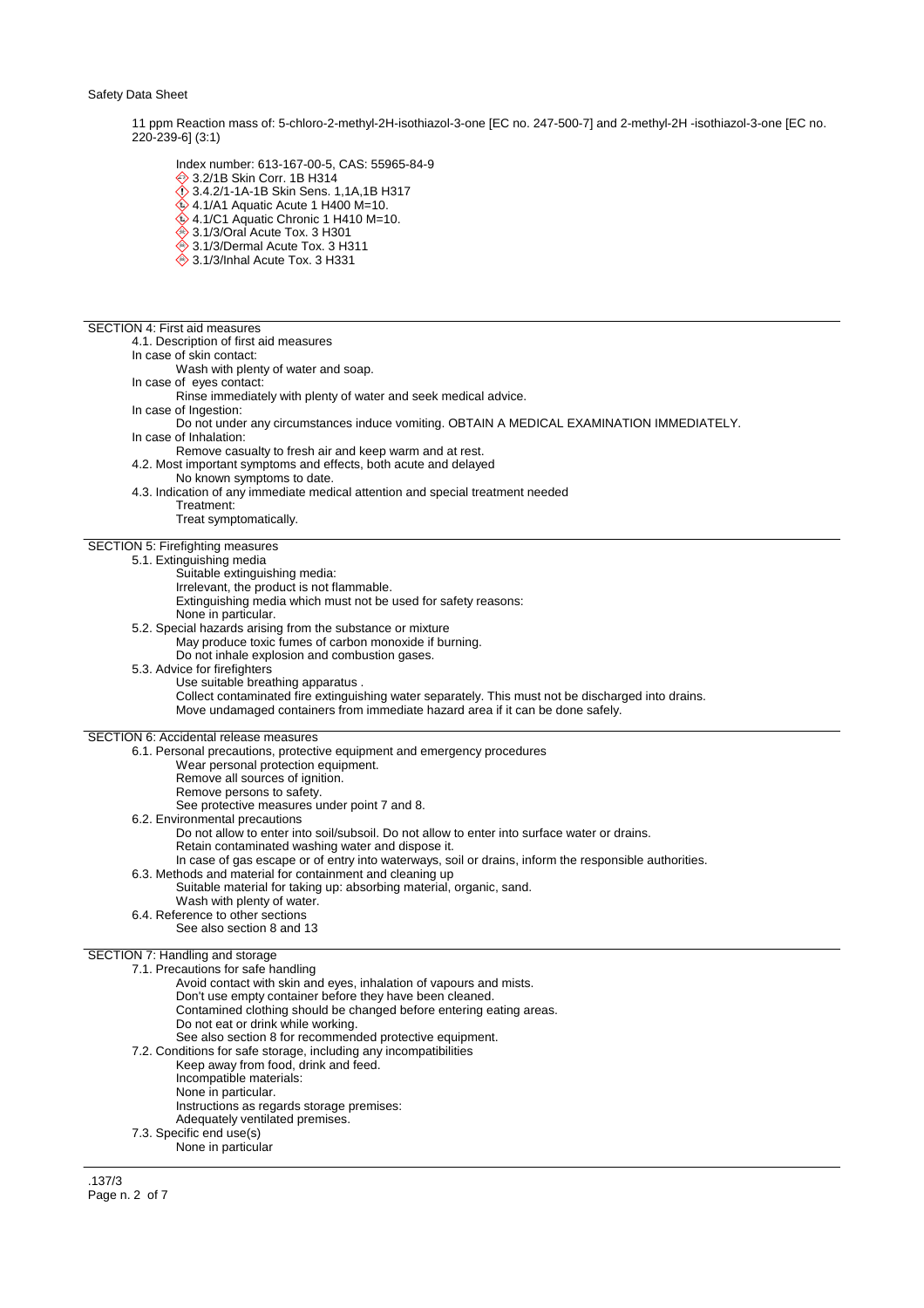SECTION 8: Exposure controls/personal protection

# 8.1. Control parameters

Exposure limit(s):

2-(2-Butoxyethoxy)ethanol - CAS: 112-34-5

 OEL EU - LTE(8h): 67.5 mg/m3, 10 ppm - STE: 101.2 mg/m3, 15 ppm - Notes: Bold-type: Indicative Occupational Exposure Limit Values [2,3] and Limit Values for Occupational Exposure [4] (for references see bibliography)

TLV ACGIH - LTE(8h): 66 mg/m3, 10 ppm - Notes: (IFV) - Hematologic, liver and kidney eff

DNEL Values:

2-(2-Butoxyethoxy)ethanol - CAS: 112-34-5

Worker Professional: 67.5 mg/m3 - Exposure: Human Inhalation - Frequency: Long Term, local effects Worker Professional: 67.5 mg/kg - Exposure: Human Inhalation - Frequency: Long Term, systemic effects Worker Professional: 20 mg/kg - Exposure: Human Dermal - Frequency: Long Term, systemic effects Exposure: Human Dermal - Frequency: Long Term, local effects - Endpoint: Hazard Identified but no value available

PNEC Values:

2-(2-Butoxyethoxy)ethanol - CAS: 112-34-5

- Target: Fresh Water Value: 1 mg/l
- Target: Marine water Value: 0.1 mg/l
- Target: Freshwater sediments Value: 4 mg/kg
- Target: Marine water sediments Value: 0.4 mg/kg
- Target: Food chain Value: 56 mg/kg
- 8.2. Exposure controls

Eye/ face protection:

Not needed for normal use. Anyway, operate according good working practices.

Skin protection

- a) protection for hands:
- One-time gloves.

b) other:

No special precaution must be adopted for normal use.

Respiratory protection:

Not needed for normal use.

Thermal Hazards:

None Environmental exposure controls:

None

Appropriate engineering controls:

None

## SECTION 9: Physical and chemical properties

9.1. Information on basic physical and chemical properties

| <b>Properties</b>                                | Value                               | Method:                  | Notes:                   |
|--------------------------------------------------|-------------------------------------|--------------------------|--------------------------|
| Appearance and colour:                           | Fluid dispersion<br>various colors  | $-$                      | $\overline{a}$           |
| Odour:                                           | Characteristic:<br>slightly acrylic | $\overline{a}$           | $-$                      |
| Odour threshold:                                 | Data not available                  | $\overline{\phantom{a}}$ | $\overline{\phantom{a}}$ |
| pH:                                              | 8.9                                 | $\overline{\phantom{a}}$ | $20^{\circ}$ C           |
| Melting point / freezing point:                  | Data not available                  | $\overline{\phantom{a}}$ | $\overline{\phantom{a}}$ |
| Initial boiling point and boiling<br>range:      | Data not available                  | --                       | $-$                      |
| Flash point:                                     | Not flammable                       | $\overline{\phantom{a}}$ | $\overline{\phantom{a}}$ |
| Evaporation rate:                                | Data not available                  | $\overline{a}$           | $\overline{\phantom{a}}$ |
| Solid/gas flammability:                          | Data not available                  | $\overline{\phantom{a}}$ | $\overline{\phantom{a}}$ |
| Upper/lower flammability or<br>explosive limits: | Data not available                  | --                       | $\overline{\phantom{a}}$ |
| Vapour pressure:                                 | Data not available                  | $\overline{\phantom{a}}$ | $\overline{a}$           |
| Vapour density:                                  | Data not available                  | $\overline{\phantom{a}}$ | $\overline{\phantom{a}}$ |
| Relative density:                                | 1025 - 1250 g/l                     | UNI EN ISO<br>2811-1     | $20^{\circ}$ C           |
| Solubility in water:                             | Miscible                            | $\overline{a}$           | $\overline{a}$           |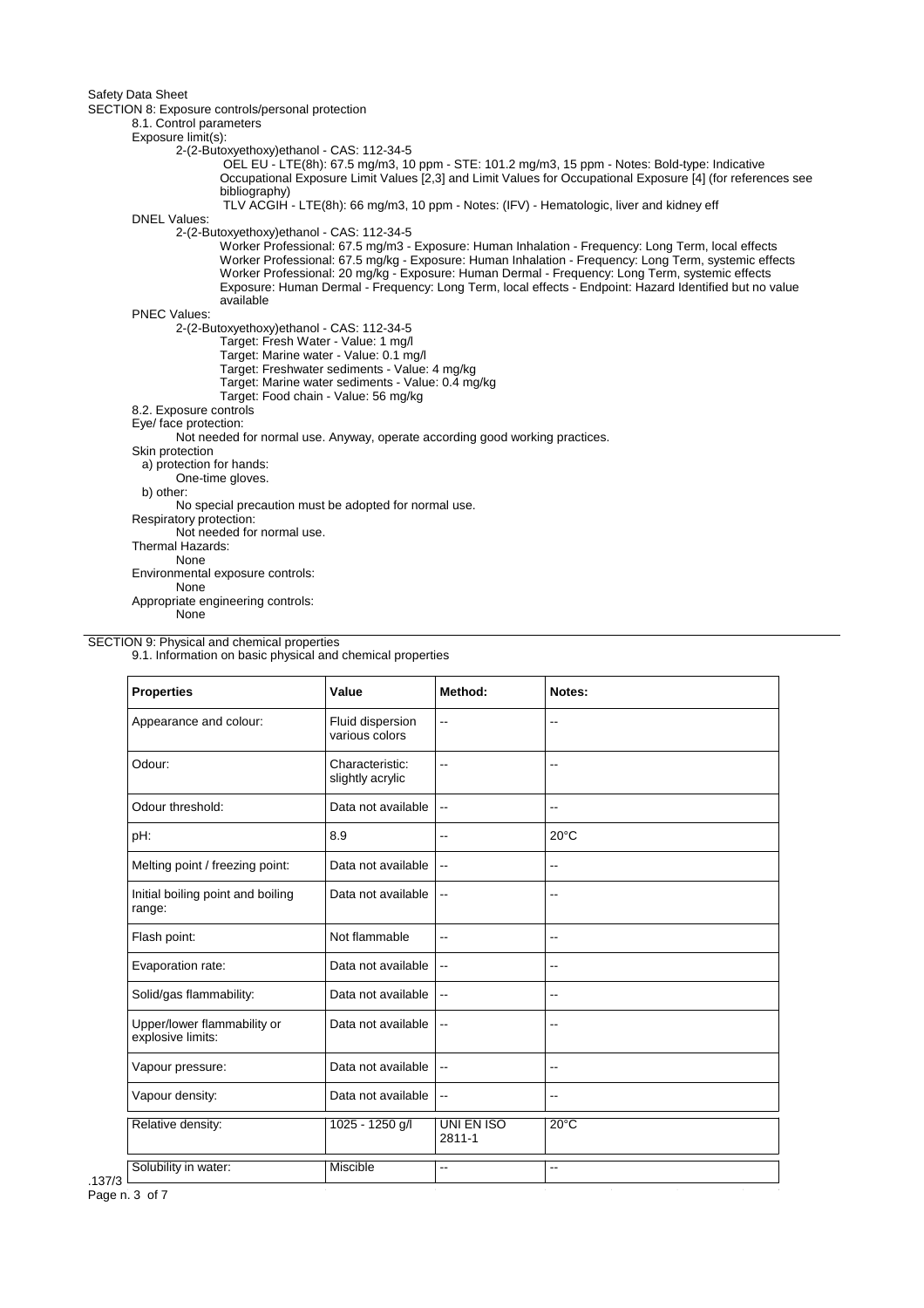| Solubility in oil:                           | Insoluble          | --                       | --             |
|----------------------------------------------|--------------------|--------------------------|----------------|
| Partition coefficient (n-octanol/<br>water): | Data not available | $\overline{\phantom{a}}$ |                |
| Auto-ignition temperature:                   | Data not available | $\sim$                   | --             |
| Decomposition temperature:                   | Data not available | $\overline{a}$           | --             |
| Viscosity:                                   | 6500 - 8500 cP     | ISO 2555                 | $20^{\circ}$ C |
| Explosive properties:                        | Data not available | $\overline{a}$           | --             |
| Oxidizing properties:                        | Data not available | $\overline{\phantom{a}}$ | --             |

# 9.2. Other information

| <b>Properties</b>                        | Value              | Method:                  | Notes: |
|------------------------------------------|--------------------|--------------------------|--------|
| Miscibility:                             | Data not available | $\overline{\phantom{a}}$ | --     |
| Fat Solubility:                          | Data not available | $\sim$ $\sim$            | --     |
| Conductivity:                            | Data not available | $\sim$ $\sim$            | --     |
| Substance Groups relevant<br>properties: | Data not available | .<br>                    | --     |

 $\overline{\phantom{a}}$ Note: The data herein refer to OC when the product was put on the mark

| Note: The data herein refer to QC when the product was put on the market.                                            |
|----------------------------------------------------------------------------------------------------------------------|
| SECTION 10: Stability and reactivity                                                                                 |
| 10.1. Reactivity                                                                                                     |
| Stable under normal conditions                                                                                       |
| 10.2. Chemical stability                                                                                             |
| Stable under normal conditions                                                                                       |
| 10.3. Possibility of hazardous reactions                                                                             |
| None                                                                                                                 |
| 10.4. Conditions to avoid                                                                                            |
| Stable under normal conditions.                                                                                      |
| 10.5. Incompatible materials                                                                                         |
| None in particular.                                                                                                  |
| 10.6. Hazardous decomposition products                                                                               |
| None.                                                                                                                |
|                                                                                                                      |
| SECTION 11: Toxicological information                                                                                |
| 11.1. Information on toxicological effects                                                                           |
| Toxicological information of the mixture:                                                                            |
|                                                                                                                      |
| Data not available                                                                                                   |
| Toxicological information of the main substances found in the mixture:                                               |
| 2-(2-Butoxyethoxy)ethanol - CAS: 112-34-5                                                                            |
| a) acute toxicity:                                                                                                   |
| Test: LD50 - Route: Oral - Species: Rat > 5000 mg/kg                                                                 |
| Test: LD50 - Route: Skin - Species: Rabbit = 2764 mg/kg                                                              |
| b) skin corrosion/irritation:                                                                                        |
| Test: Skin Irritant - Species: Rabbit Positive                                                                       |
| c) serious eye damage/irritation:                                                                                    |
| Test: Eye Irritant - Species: Rabbit Positive                                                                        |
| d) respiratory or skin sensitisation:                                                                                |
| Test: Skin Sensitization Negative                                                                                    |
| e) germ cell mutagenicity:                                                                                           |
| Test: Mutagenesis Negative - Notes: OECD 471                                                                         |
| g) reproductive toxicity:                                                                                            |
| Test: Reproductive Toxicity Negative                                                                                 |
| Octhilinone (ISO); 2-octyl-2H-isothiazol-3-one - CAS: 26530-20-1                                                     |
| a) acute toxicity:                                                                                                   |
| Test: LD50 - Route: Skin - Species: Rat > 2000 mg/kg                                                                 |
| b) skin corrosion/irritation:                                                                                        |
| <b>Test: Skin Corrosive Positive</b>                                                                                 |
| c) serious eye damage/irritation:                                                                                    |
| Test: Eye Corrosive Positive                                                                                         |
| d) respiratory or skin sensitisation:                                                                                |
| <b>Test: Skin Sensitization Positive</b>                                                                             |
| Reaction mass of: 5-chloro-2-methyl-2H-isothiazol-3-one [EC no. 247-500-7] and 2-methyl-2H -isothiazol-3-one [EC no. |
| 220-239-6] (3:1)                                                                                                     |
| - CAS: 55965-84-9                                                                                                    |
| a) acute toxicity:                                                                                                   |
| .137/3                                                                                                               |
|                                                                                                                      |
| Page n. 4 of 7                                                                                                       |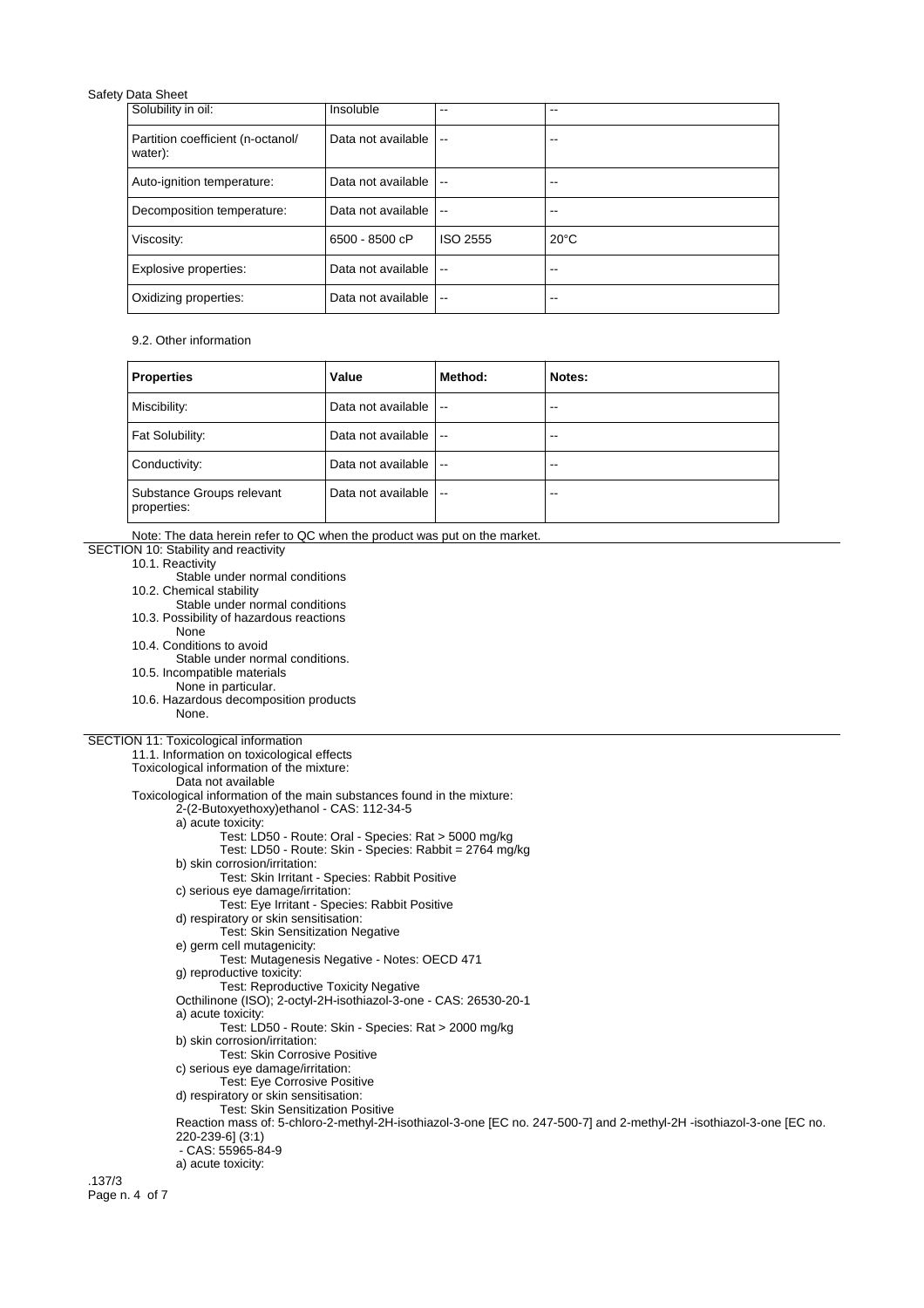- Test: LD50 Route: Skin Species: Rabbit = 660 mg/kg
	- Test: LC50 Route: Inhalation Aerosols Species: Rat = 2.36 mg/L Duration: 4h
- d) respiratory or skin sensitisation:
- Test: Skin Sensitization Positive e) germ cell mutagenicity:
- Test: Mutagenesis Negative
- f) carcinogenicity:
	- Test: Carcinogenicity Negative
- g) reproductive toxicity:
	- Test: Reproductive Toxicity Negative

## If not differently specified, the information required in Regulation (EU)2015/830 listed below must be considered as N.A.: a) acute toxicity;

b) skin corrosion/irritation;

c) serious eye damage/irritation;

d) respiratory or skin sensitisation;

e) germ cell mutagenicity;

f) carcinogenicity;

g) reproductive toxicity;

- h) STOT-single exposure;
- i) STOT-repeated exposure;
- j) aspiration hazard.
- SECTION 12:Ecological information

12.1. Toxicity Adopt good working practices, so that the product is not released into the environment. 2-(2-Butoxyethoxy)ethanol - CAS: 112-34-5 a) Aquatic acute toxicity: Endpoint: EC50 - Species: Daphnia > 100 mg/L - Duration h: 48 - Notes: Daphnia magna Endpoint: EC50 - Species: Daphnia = 2850 mg/L - Duration h: 24 - Notes: Daphnia magna Endpoint: IC50 - Species: Algae > 100 mg/L - Duration h: 96 - Notes: Scenedesmus subspicatus Endpoint: LC50 - Species: Fish = 1300 mg/L - Duration h: 96 - Notes: Lepomis macrochirus Endpoint: LC50 - Species: Fish = 2700 mg/L - Duration h: 24 - Notes: Carassius auratus Octhilinone (ISO); 2-octyl-2H-isothiazol-3-one - CAS: 26530-20-1 a) Aquatic acute toxicity: Endpoint: IC50 - Species: Algae = 0.084 mg/L - Duration h: 72 - Notes: Scenedesmus subspicatus- OECD 201 Endpoint: EC50 - Species: Daphnia = 0.42 mg/L - Duration h: 48 - Notes: Daphnia magna- OECD 202 Endpoint: LC50 - Species: Fish = 0.036 mg/L - Duration h: 96 - Notes: Oncorhynchus mykiss - OECD 203 Reaction mass of: 5-chloro-2-methyl-2H-isothiazol-3-one [EC no. 247-500-7] and 2-methyl-2H -isothiazol-3-one [EC no. 220-239-6] (3:1) - CAS: 55965-84-9 a) Aquatic acute toxicity: Endpoint: EC50 - Species: Daphnia = 0.1 mg/L - Duration h: 48 - Notes: Daphnia magna- OECD 202 Endpoint: EC50 - Species: Algae = 0.048 mg/L - Duration h: 72 - Notes: Pseudokirchnella subcapitata- OECD 201 12089 Endpoint: EC50 - Species: Fish = 0.22 mg/L - Duration h: 96 - Notes: Oncorhynchus mykiss- OECD 203 12.2. Persistence and degradability Reaction mass of: 5-chloro-2-methyl-2H-isothiazol-3-one [EC no. 247-500-7] and 2-methyl-2H -isothiazol-3-one [EC no. 220-239-6] (3:1) - CAS: 55965-84-9 Biodegradability: Readily biodegradable - Test: Oxygen consumption - Duration: Data not available - %: Data not available - Notes: OECD 301 D (Closed-Bottle-Test) 12.3. Bioaccumulative potential Reaction mass of: 5-chloro-2-methyl-2H-isothiazol-3-one [EC no. 247-500-7] and 2-methyl-2H -isothiazol-3-one [EC no. 220-239-6] (3:1) - CAS: 55965-84-9 Bioaccumulation: Not bioaccumulative - Test: log Kow -0.75 - Duration: Data not available - Notes: Data not available 12.4. Mobility in soil Data not available 12.5. Results of PBT and vPvB assessment vPvB Substances: None - PBT Substances: None 12.6. Other adverse effects None SECTION 13: Disposal considerations 13.1. Waste treatment methods Recover if possible. In so doing, comply with the local and national regulations currently in force. Waste should not be disposed of by release to sewers. Contaminated packaging thinners and cleaning diluents must be landfilled. SECTION 14: Transport information 14.1. UN number Not classified as dangerous in the meaning of transport regulations. 14.2. UN proper shipping name

- 
- Data not available
- 14.3. Transport hazard class(es)
	- Data not available

.137/3 Page n. 5 of 7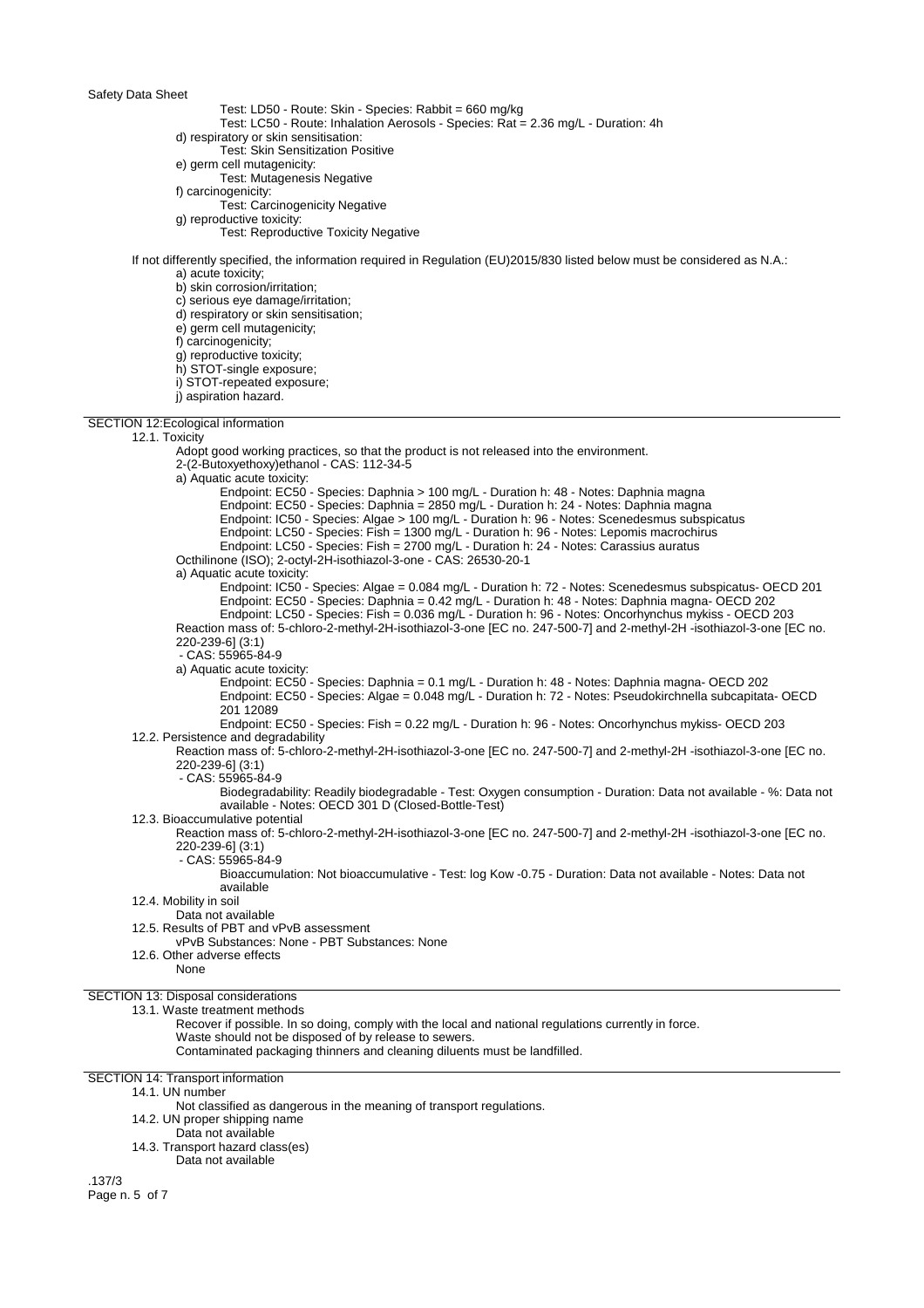| 14.4. Packing group                                                      |     |
|--------------------------------------------------------------------------|-----|
| Data not available                                                       |     |
| 14.5. Environmental hazards                                              |     |
| <b>ADR-Enviromental Pollutant:</b>                                       | No. |
| Data not available                                                       |     |
| 14.6. Special precautions for user                                       |     |
| Data not available                                                       |     |
| 14.7. Transport in bulk according to Annex II of Marpol and the IBC Code |     |
| Data not available                                                       |     |

SECTION 15: Regulatory information

15.1. Safety, health and environmental regulations/legislation specific for the substance or mixture

DIR.2004/42/CE. Subcategory b Type BA limit COV 100 g/l. Contained in product < 100 g/l. Regulation (EU) No 528/2012 and subsequent amendments. This product contains biocides. Active ingredients: 2-ottil-2H-isotiazol-3-one 3-iodoprop-2-ynyl N-butylcarbamate (IPBC) Dir. 98/24/EC (Risks related to chemical agents at work). Directive 2000/39/CE (Occupational exposure limit values) and subsequent modifications: 2004/37/CE, 2006/15/CE and 2009/161/UE. Regulation (EC) n. 1907/2006 (REACH) Regulation (EC) n. 1272/2008 (CLP) Regulation (EC) n. 790/2009 (ATP 1 CLP) and (EU) n. 758/2013 Regulation (EU) 2015/830 Regulation (EU) n. 286/2011 (ATP 2 CLP) Regulation (EU) n. 618/2012 (ATP 3 CLP) Regulation (EU) n. 487/2013 (ATP 4 CLP) Regulation (EU) n. 944/2013 (ATP 5 CLP) Regulation (EU) n. 605/2014 (ATP 6 CLP) Restrictions related to the product or the substances contained according to Annex XVII Regulation (EC) 1907/2006 (REACH) and subsequent modifications: None Where applicable, refer to the following regulatory provisions : Directive 2003/105/CE ('Activities linked to risks of serious accidents') and subsequent amendments. Regulation (EC) nr 648/2004 (detergents). 1999/13/EC (VOC directive)

Provisions related to directives 82/501/EC(Seveso), 96/82/EC(Seveso II):

Data not available

15.2. Chemical safety assessment

No

SECTION 16: Other information

Full text of phrases referred to in Section 3:

H319 Causes serious eye irritation.

- H314 Causes severe skin burns and eye damage.
- H318 Causes serious eye damage.
- H317 May cause an allergic skin reaction.
- H400 Very toxic to aquatic life.
- H410 Very toxic to aquatic life with long lasting effects.
- H311 Toxic in contact with skin.
- H331 Toxic if inhaled.
- H302 Harmful if swallowed.

H301 Toxic if swallowed.

Paragraphs modified from the previous revision:

SECTION 1: Identification of the substance/mixture and of the company/undertaking

SECTION 2: Hazards identification

- SECTION 3: Composition/information on ingredients
- SECTION 4: First aid measures
- SECTION 5: Firefighting measures

SECTION 6: Accidental release measures

- SECTION 7: Handling and storage
- SECTION 8: Exposure controls/personal protection
- SECTION 9: Physical and chemical properties
- SECTION 10: Stability and reactivity
- SECTION 11: Toxicological information
- SECTION 12:Ecological information
- SECTION 14: Transport information
- SECTION 15: Regulatory information

This document was prepared by a competent person who has received appropriate training. Main bibliographic sources:

The ECHA database on registered substances.

- ESIS- European chemical Substances Information System.
- eChemPortal- the global portal to Information on Chemical Substance.
- GESTIS substance database.

.137/3 Page n. 6 of 7